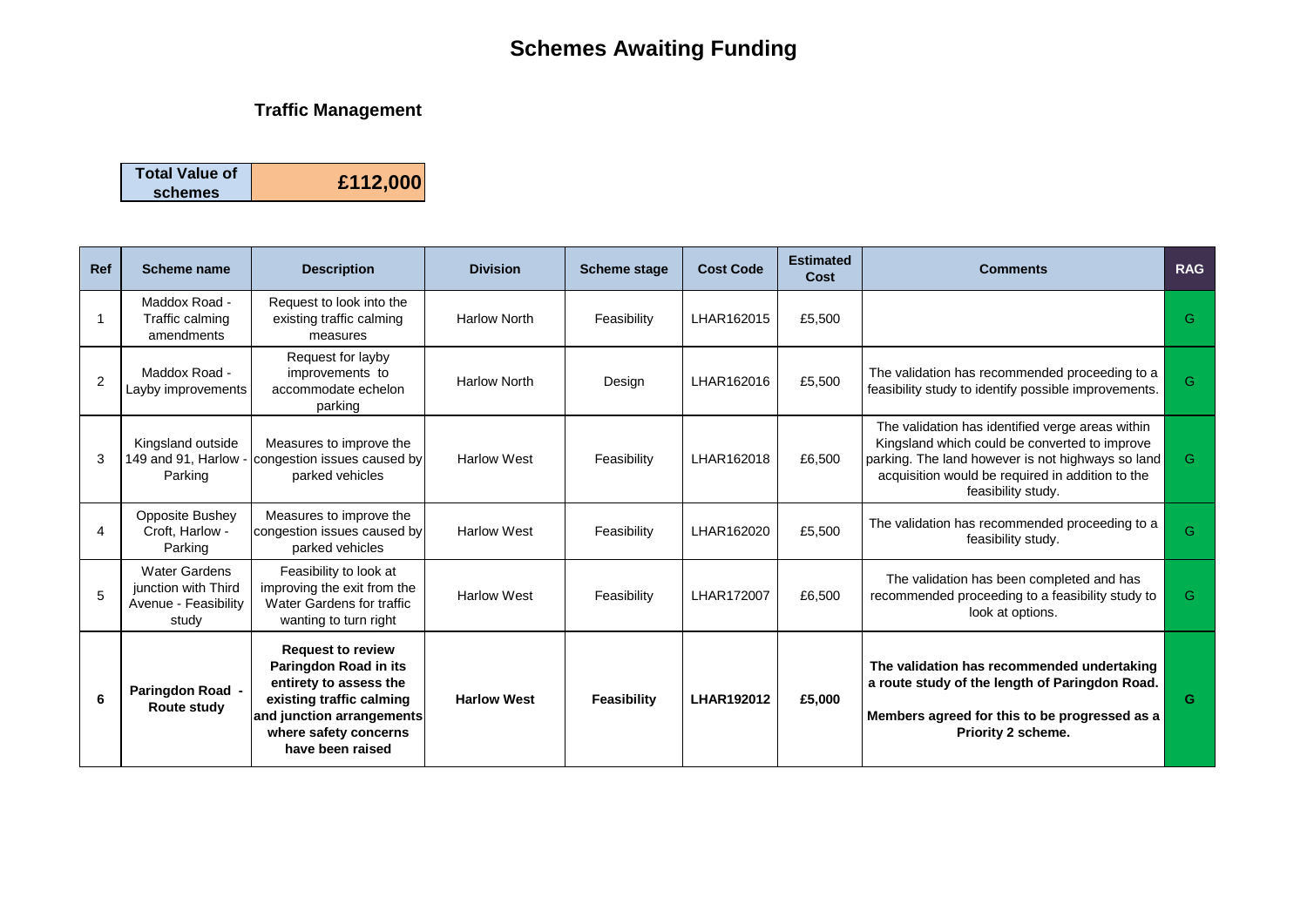# **Schemes Awaiting Funding**

### **Traffic Management**

| <b>Total Value of</b> |          |
|-----------------------|----------|
| schemes               | £112,000 |

| <b>Ref</b>      | Scheme name                                          | <b>Description</b>                                                                                                                                     | <b>Division</b>          | <b>Scheme stage</b> | <b>Cost Code</b>  | <b>Estimated</b><br>Cost | <b>Comments</b>                                                                                                                                          | <b>RAG</b> |
|-----------------|------------------------------------------------------|--------------------------------------------------------------------------------------------------------------------------------------------------------|--------------------------|---------------------|-------------------|--------------------------|----------------------------------------------------------------------------------------------------------------------------------------------------------|------------|
| $\overline{7}$  | Waterhouse Moor -<br>Parking<br>improvements         | Request to consider<br>amending off road land for<br>parking spaces in the vicinity<br>of Waterhouse Towers                                            | <b>Harlow South East</b> | Design              | LHAR192006        | £5,500                   | The validation has identified that it would be<br>feasible to look at converting the grassed area to<br>enable vehicles to be moved from the sharp bend. | G.         |
| 8               | Willowfield - Layby<br>improvement                   | Feasibility study to look at<br>either widening the existing<br>layby to better facilitate<br>echelon parking or look to<br>introduce a one way system | <b>Harlow West</b>       | Design              | LHAR162010        | £6,500                   |                                                                                                                                                          | G.         |
| 9               | Potter Street -<br>Review of existing<br>20mph zone  | Request to look into the<br>existing 20mph zone and<br>improving existing traffic<br>calming measures                                                  | <b>Harlow South East</b> | Feasibility         | LHAR162014        | £5,500                   |                                                                                                                                                          | G.         |
| 10 <sup>1</sup> | London Road jct with<br>Church Langley Way<br>review | Request to review the<br>arrangement at the junction                                                                                                   | <b>Harlow North</b>      | Design              | LHAR182004        | £4,000                   | The validation has identified that a design can be<br>progressed for improving the surface and the lining<br>at this location                            | G.         |
| 11              | Churchgate Street -<br>20 when lights flash          | Advisory 20 when lights<br>flash outside the school                                                                                                    | <b>Harlow North</b>      | Total scheme        | LHAR182003        | £12.000                  | The validation has recommended progressing an<br>advisory 20 when lights flash scheme outside<br>Churchgate Street School.                               | G.         |
| 12              | Hare Street Springs -<br>Traffic management          | Request to look at improving<br>the existing traffic calming<br>arrangement                                                                            | <b>Harlow West</b>       | Design              | LHAR182005        | £6,500                   | The validation has recommended proceeding to<br>the design works for improving the existing traffic<br>calming.                                          | G.         |
| 13              | Tye Green Village -<br>Playground<br>warning signage | <b>Playground warning</b><br>signage                                                                                                                   | <b>Harlow South East</b> | <b>Total scheme</b> | <b>LHAR192004</b> | £5,000                   | Members agreed for this to be progressed as a<br><b>Priority 2 scheme.</b>                                                                               | G.         |